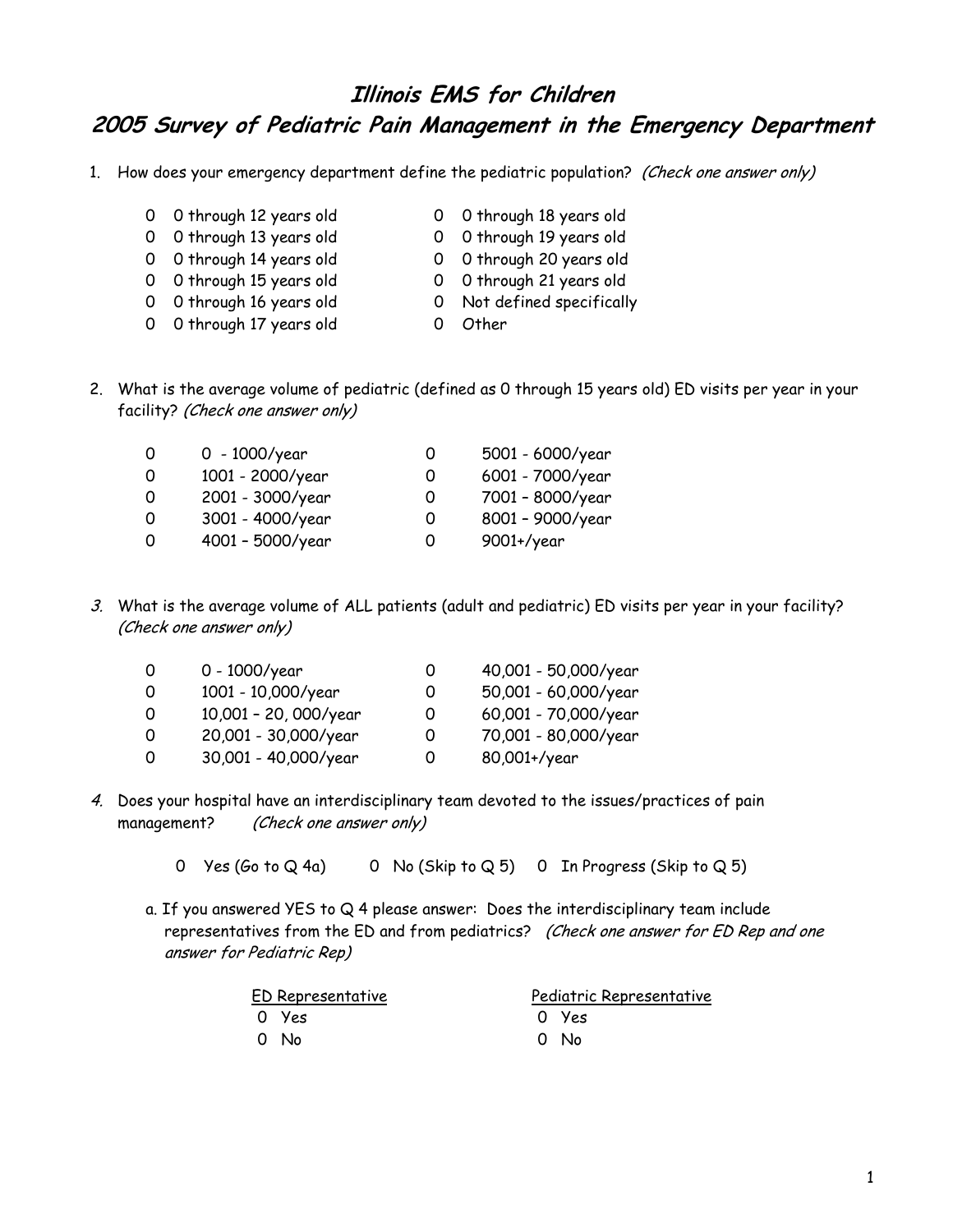- 5. Does your hospital have a pain management policy or procedure that addresses pediatric pain? (Check one answer only)
	- 0 Yes 0 No 0 In Progress
- 6. Does your emergency department currently have standing orders for pediatric pain management? (Check one answer only)
	- 0 Yes 0 No 0 In Progress
- 7. Does your hospital have a pain resource expert(s) within your institution? A pain expert is defined as a healthcare professional with advanced training in pain management whom is available for consultation. (Check one answer only)
	- 0 Yes (Go to Q 7a, b, c) 0 No (Skip to Q 8) 0 In Progress (Skip to Q 8)

If you answered YES to Q 7, please answer questions a, b and c below.

a. What is the background of the expert(s)? (Check all that apply)

| 0 Advanced Practice Nurse | 0 Physician Anesthesiologist |
|---------------------------|------------------------------|
| 0 Staff RN                | 0 Pharmacist                 |
| O Staff Physician         | 0 Other (Define)             |

- b. Does the ED have access to this expert(s) for pediatric patients?
	- 0 Yes 0 No
- c. Is this expert(s) available 24 hours per day?
	- 0 Yes 0 No
- 8. Please indicate which of the following pain scales (see page 1 for definitions) are used in your ED. (Check all that apply)

| 0 NIPS                        | 0 OUCHER                                      |
|-------------------------------|-----------------------------------------------|
| 0 N-PASS                      | 0 Color Scale                                 |
| 0 CRIES                       | O Non-Communicating Children's Pain Checklist |
| 0 Riley Infant Pain Scale     | 0 Visual Analog Scale (VAS)                   |
| O FLACC                       | 0 None                                        |
| O CHEOPS                      | 0 Other                                       |
| 0 Wong-Baker Faces Pain Scale |                                               |

- 9. Does your ED record include a specific field for documenting pain in pediatric patients? (Check one answer only)
	- 0 Yes 0 No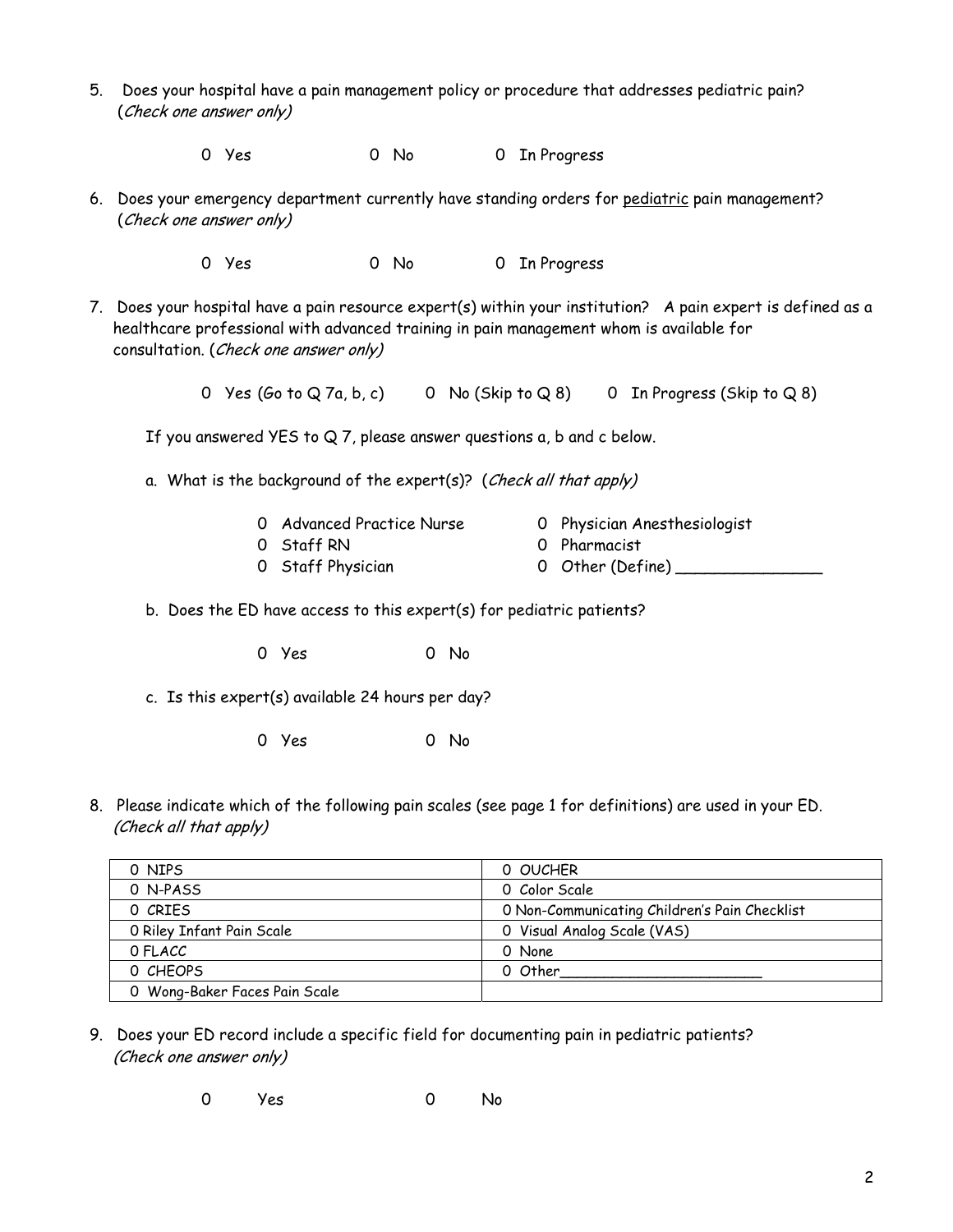10. Please identify your ED system approach to the following pain management issues. (Check one answer per item)

| <b>Pain Management Issue</b>                                                                   | <b>YES</b> |  |
|------------------------------------------------------------------------------------------------|------------|--|
| Pediatric ED patients or their parents are provided with verbal information on pain and pain   |            |  |
| relief measures during the ED visit                                                            |            |  |
| A written commitment to pain management is provided to parents & patients in a mission         |            |  |
| statement, family/pediatric bill of rights, brochure or posted service standards               |            |  |
| Pediatric pain scales are easily accessed by the ED healthcare personnel, patients and parents |            |  |
| Family/pediatric bill of rights has been updated to include pain management                    |            |  |

11. Which of the following aspects of pediatric pain management are components of your annual staff competency? (Check one answer per item)

| Topic                                                                                                  | YES | NO |
|--------------------------------------------------------------------------------------------------------|-----|----|
| Age appropriate pain assessment                                                                        |     |    |
| Age appropriate pain interventions                                                                     |     |    |
| Reassessment/Evaluation of Pain Interventions                                                          |     |    |
| Barriers to reporting pain including personal, developmental,<br>cultural, spiritual or ethnic beliefs |     |    |

- 12. Is every pediatric patient who is in moderate severe pain (based on your current assessment tool) offered an analgesic during his or her emergency department visit? (Check one answer only)
	- 0 Yes (Skip to Q 13) 0 No (Go to Q 12a)
	- a. If you answered NO to Q 12, please identify under what conditions/instances an analgesic would **not** be offered? (Check all that apply)
- 
- 0 Physician did not order 0 Patient was given medication prior to arrival in the ED
- 0 Administration of moderate sedation 0 In process of work up for condition
- 0 Awaiting surgical evaluation 0 No vascular access 0 Other \_\_\_\_\_\_\_\_\_\_\_\_\_\_\_\_\_\_\_\_\_\_\_
- -
- 13. In what areas would your staff benefit from further education and/or

re-training? (Check all that apply)

|                                                                          | Nursing Staff   Physicians |  |
|--------------------------------------------------------------------------|----------------------------|--|
| Obtaining a pain history                                                 |                            |  |
| Assessing pain                                                           |                            |  |
| Providing appropriate pain interventions                                 |                            |  |
| Reassessing pain                                                         |                            |  |
| Providing appropriate discharge instructions specific to pain management |                            |  |
| Other                                                                    |                            |  |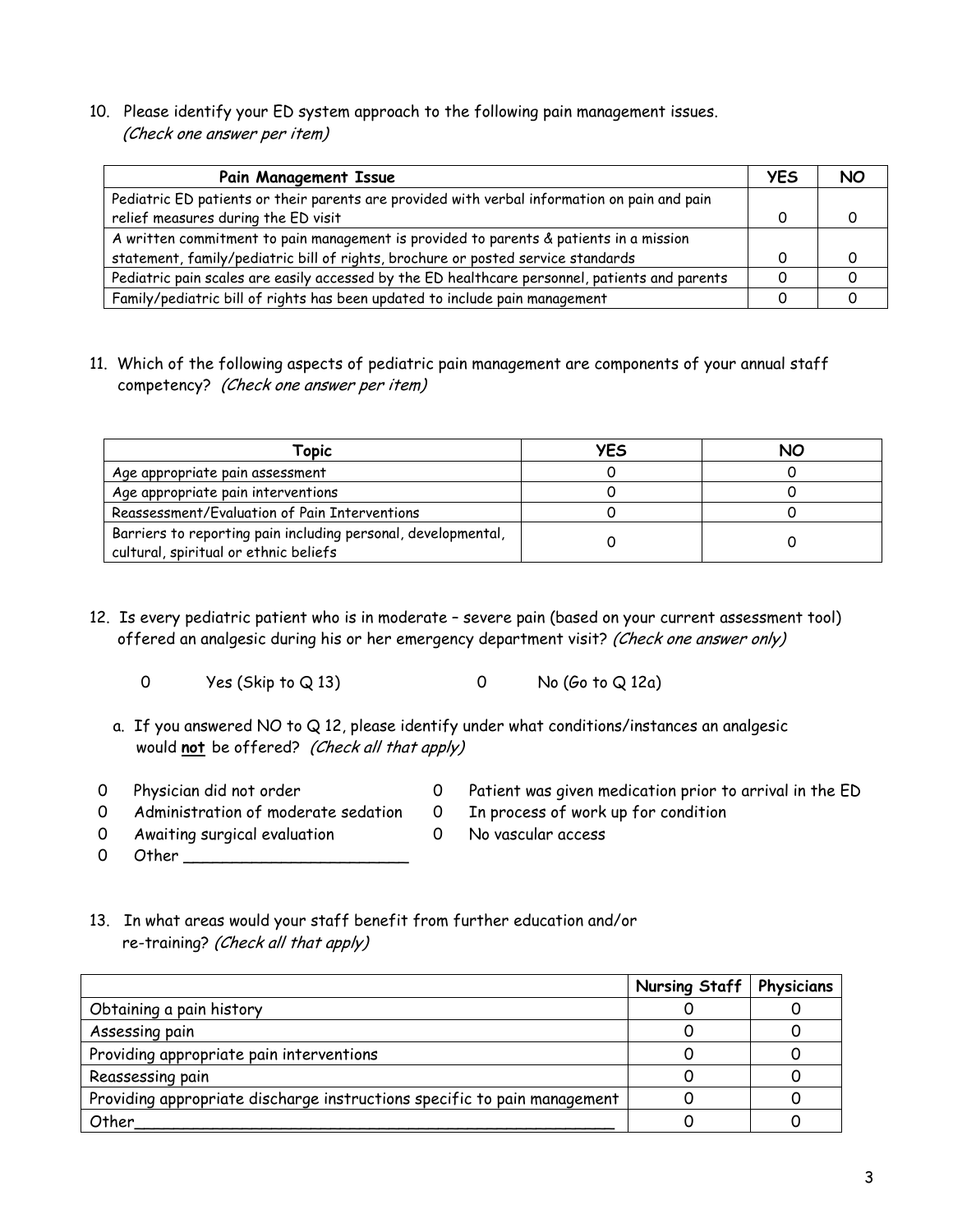| Drug Used                  | Age Groups  |            |              |  |
|----------------------------|-------------|------------|--------------|--|
|                            | $0 - 1$ y/o | $2 - 5y/c$ | $6 - 15$ y/o |  |
| Aspirin                    |             |            | 0            |  |
| Ibuprofen                  | 0           | 0          | 0            |  |
| Acetaminophen              | 0           | 0          | 0            |  |
| Codeine                    | 0           | 0          | 0            |  |
| Codeine with aspirin       | 0           | 0          | 0            |  |
| Codeine with acetaminophen | 0           | 0          | 0            |  |
| Codeine with ibuprofen     | 0           | 0          | 0            |  |
| Fentanyl                   | 0           | 0          | 0            |  |
| Hydrocodone Bitartrate     | 0           | 0          | 0            |  |
| Hydromorphone              | 0           | 0          | 0            |  |
| Ketorolac                  | 0           | Ω          | 0            |  |
| Meperidine IM or IV        | 0           | 0          | 0            |  |
| Morphine continuous IV     | 0           | 0          | 0            |  |
| Morphine IV bolus          | 0           | 0          | 0            |  |
| Morphine IM or SQ          | 0           | 0          | 0            |  |
| Oxycodone                  | 0           | 0          | 0            |  |
| None                       | ი           | 0          | 0            |  |
| Other (define below)       | 0           | Ω          | 0            |  |

14. Which analgesics are currently **used** in the ED to treat pain in the following pediatric age groups? (Check all that apply for each item)

- 15. Have you utilized the EMSC Pediatric Pain Management in the Emergency Department Educational Module that was sent to all emergency departments in 2002? (Check one answer only)
	- 0 Yes (Go to Q 15a & b) 0 No (Skip to Q 16) 0 Not aware of this document (Skip to Q 16)
	- a. If you answered YES to Q 15, indicate how the module was used. (Check all that apply)
	- 0 Became mandatory for all ED nurses to complete
- 0 Incorporated into new ED RN orientation
- 
- 0 Used materials as an adjunct to an inservice on pain
- 0 Encouraged nurses to complete on their own 0 Encouraged physicians to complete on their own
	- Used in a multi-disciplinary educational presentation
	- 0 Other:

b. If you answered YES to Q 15, indicate how the module impacted your department. (Check all that apply)

- 
- 
- 0 Documentation improved 0 No results from its use
- 0 Change in physician practice (i.e. med orders to treat pain)
- 0 New policies/guidelines developed 0 Change in nursing practice (i.e. nonpharmacologic interventions documented)
- 0 QI projects implemented 0 New forms, records, tools developed
	-
	- 0 Other: